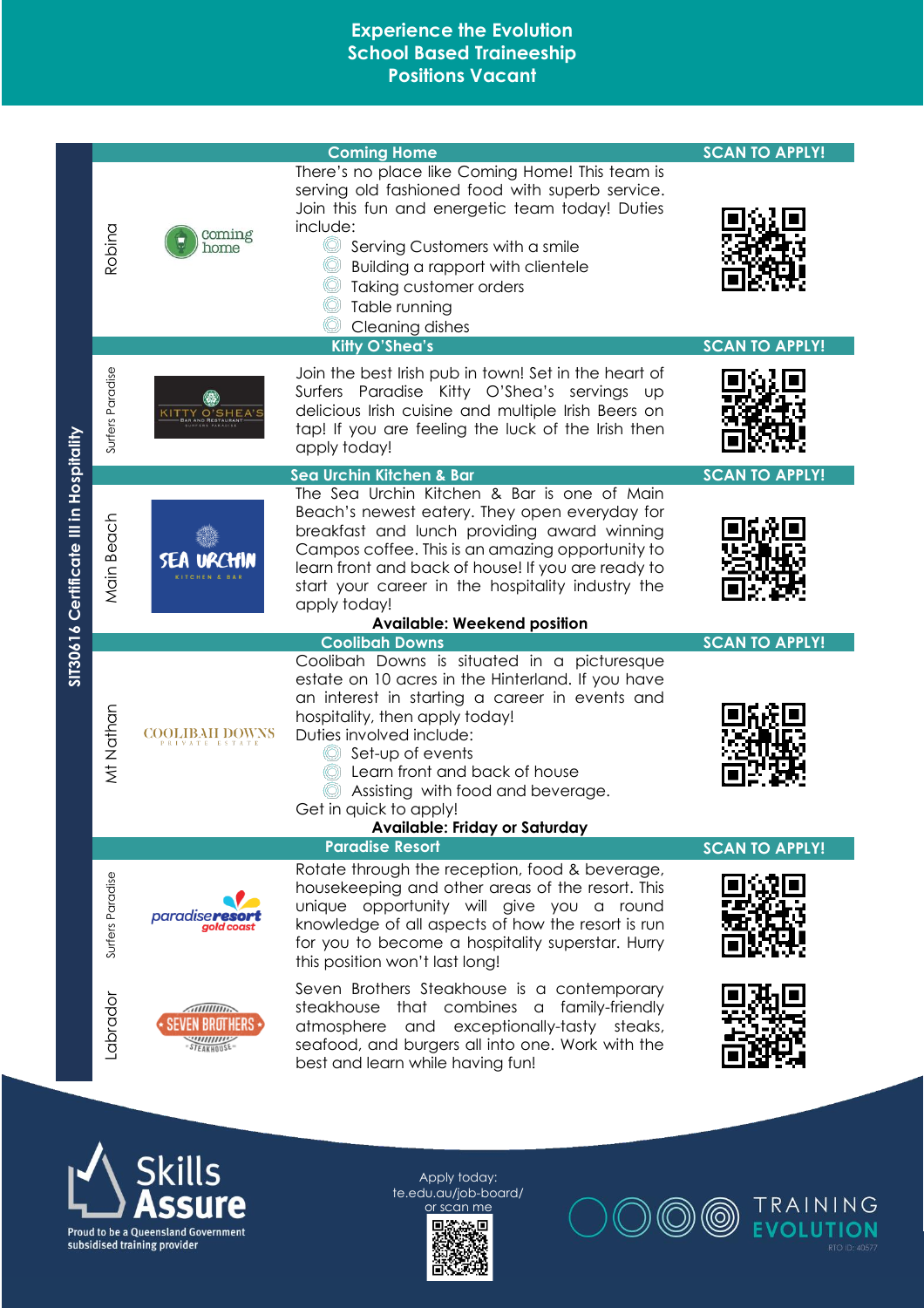#### **Burleigh Town Tavern SCAN TO APPLY!**

BURLEIGH bar | bistro | gaming

Burleigh

Mudgeereeba

Since opening it's doors in 1981, the Burleigh Town Tavern has established itself as the true local of the Burleigh area. With old-style charm, yet modern facilities, the family-friendly pub has something to offer everyone. Join the team and hone your skills in hospitality!



# ΈL

**Wallaby Hotel SCAN TO APPLY!** Live music and a fantastic location –a few minutes from the Robina Town Centre shopping and entertainment precinct. Our location is ideal for parties and celebrations. The management and staff would love to welcome you to the Wallaby Hotel sometime soon!







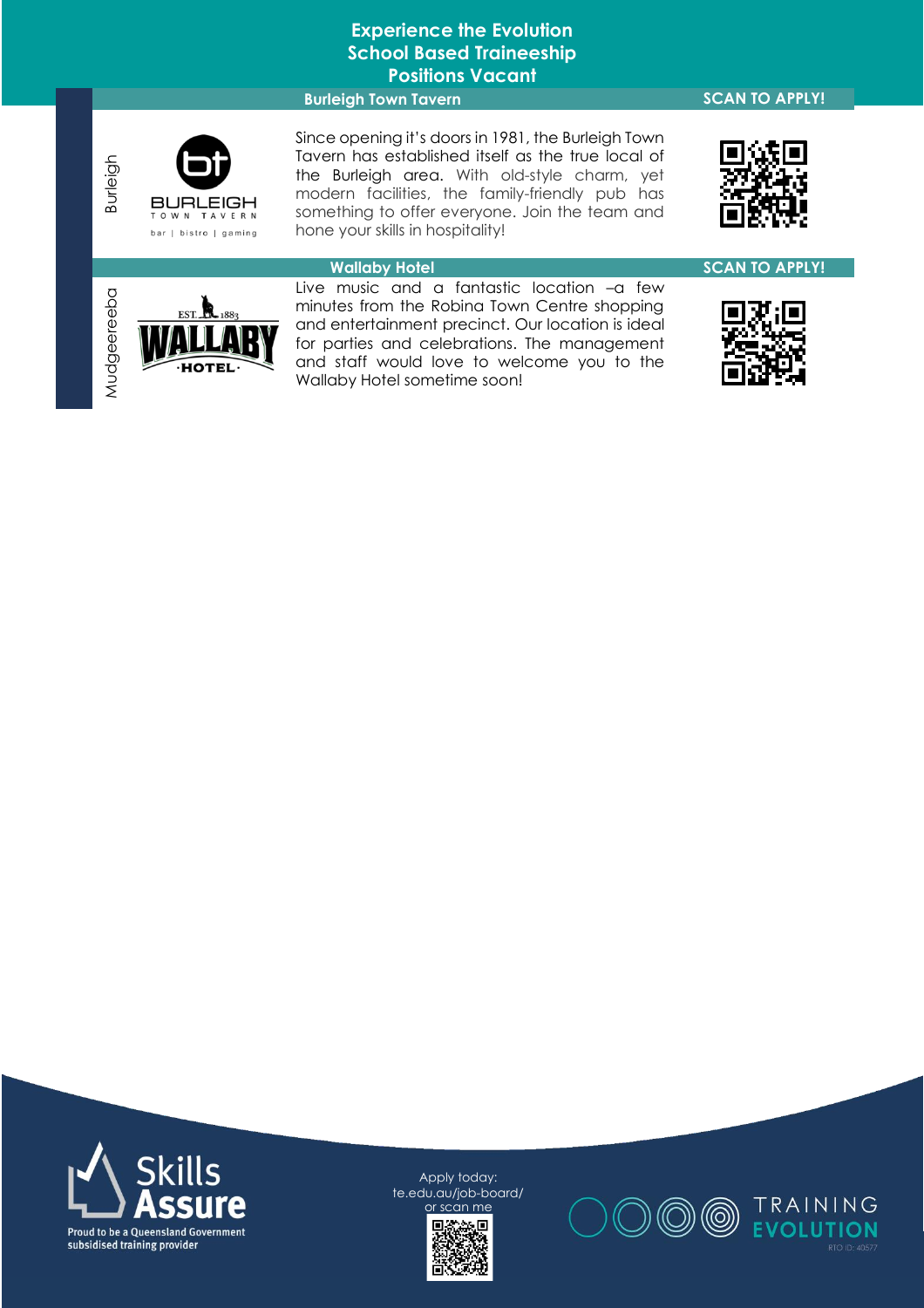|                                   |              |     | <b>The Original Tugun Bakery</b>                                                                                                                                                                                                                                                                                                                                                                       | <b>SCAN TO APPLY!</b>                          |
|-----------------------------------|--------------|-----|--------------------------------------------------------------------------------------------------------------------------------------------------------------------------------------------------------------------------------------------------------------------------------------------------------------------------------------------------------------------------------------------------------|------------------------------------------------|
| BSB30120 Certificate III Business | Tugun        |     | LOOKING FOR SOMEONE TO START IMMEDIATELY!<br>Join the amazing team at the Original Tugun<br>Bakery!<br>Key duties include:<br>Cash handling<br>Assisting customer with their purchases<br>Assisting with social media<br>Processing transactions                                                                                                                                                       |                                                |
|                                   | Palm Beach   |     | <b>Palm Beach Bakery</b><br>Palm Beach Bakery offer fresh bread daily as well<br>as delicious sweets, pies and sausage rolls, coffee,<br>milkshakes as well as freshly made sandwiches<br>and rolls. They are seeking a trainee who is ready<br>to learn the ropes of both front and back of house.<br>If you are a customer service superstar and have<br>a passion for food than apply today!        | <b>SCAN TO APPLY!</b>                          |
|                                   | Tallebudgera |     | <b>Tallebudgera Bakery</b><br>Are you ready to rise to the top with a career start<br>at one of Gold Coast most delicious bakeries?!<br>Join this fun and supportive team to start your<br>career today! Duties include:<br>Working across a range of roles<br>Assisting with food preparation<br>Engaging with customers and creating<br>rapport<br>Processing transactions<br><b>Garden of Vegan</b> | <b>SCAN TO APPLY!</b><br><b>SCAN TO APPLY!</b> |
|                                   | Burleigh     |     | Garden of Vegan prepares high-quality chef-<br>designed plant-based meals to deliver Australia<br>Wide. They are young, passionate and fast grown!<br>Join their amazing team now!                                                                                                                                                                                                                     |                                                |
|                                   |              |     | <b>ActivEarth Food</b>                                                                                                                                                                                                                                                                                                                                                                                 | <b>SCAN TO APPLY!</b>                          |
|                                   | Burleigh     | 00D | If you are passionate about healthy food and<br>whole ingredients, then this is the place for you.<br>Join the team at ActivEarth to learn a range of skills<br>from business to admin to retail! Give your career<br>a healthy start and apply today!                                                                                                                                                 |                                                |





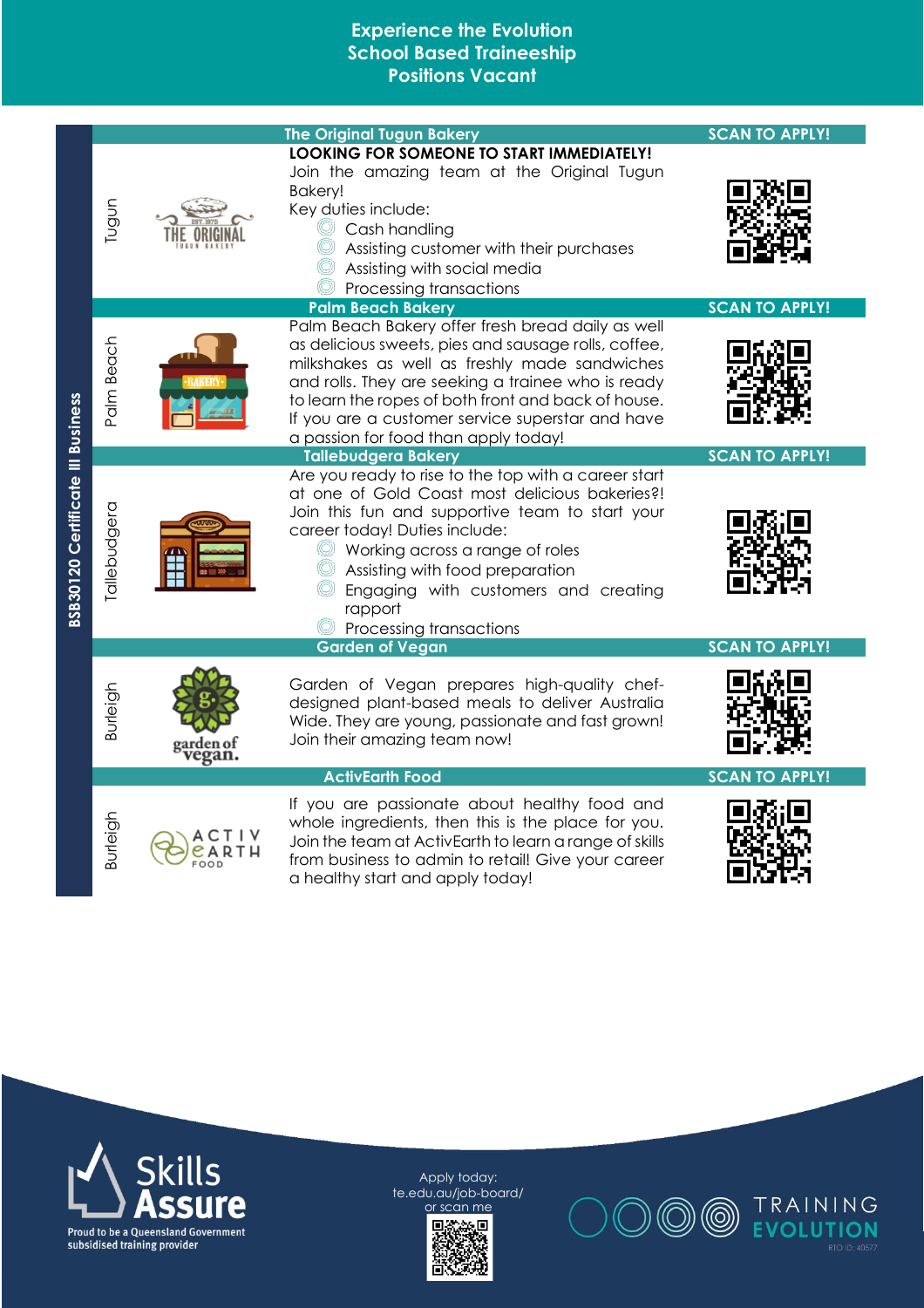|                                          |                           |                             | <b>Ambarella Find Foods</b>                                                                                                                                                                                                                                                                                                                                                                                                                                     | <b>SCAN TO APPLY!</b>  |
|------------------------------------------|---------------------------|-----------------------------|-----------------------------------------------------------------------------------------------------------------------------------------------------------------------------------------------------------------------------------------------------------------------------------------------------------------------------------------------------------------------------------------------------------------------------------------------------------------|------------------------|
|                                          | <b>Burleigh</b><br>Wotars | <b>GROCER</b><br>CAFE, DELI | This is a specialty gourmet fine food store with<br>the highest quality fresh local and interstate<br>produce. If you are excited to work across a<br>range of roles, assist customers with product<br>knowledge, processing transactions and<br>merchandising then join this supportive and<br>vibrant team to start your career today!                                                                                                                        |                        |
|                                          |                           |                             | <b>The Yiros Shop</b>                                                                                                                                                                                                                                                                                                                                                                                                                                           | <b>SCAN TO APPLY!</b>  |
|                                          | <b>Burleigh Heads</b>     | the yiros shop              | The Yiros Shop is on the hunt for a new member<br>passionate about customers and delicious Greek<br>food! This fun and energetic team will support<br>your growth and development teaching you<br>valuable lifetime skills! Apply today!                                                                                                                                                                                                                        |                        |
|                                          |                           |                             | <b>Marketing Together</b>                                                                                                                                                                                                                                                                                                                                                                                                                                       | <b>SCAN TO APPLY!</b>  |
| <b>BSB30120 Certificate III Business</b> | Burleigh                  |                             | Marketing Together was established in 2014 as a<br>full servicing marketing company working<br>worldwide to help with all stages of a business<br>from; just starting, in need of a boost, looking to<br>expand or has the desire to multiply. Duties<br>include:<br>Assisting the team<br>Handling incoming calls and other<br>communications<br>Maintain documents and word<br>processing<br>Have an interest in the marketing industry? Then<br>apply today! |                        |
|                                          |                           |                             | <b>Soul Origin</b>                                                                                                                                                                                                                                                                                                                                                                                                                                              | <b>SCAN TO APPLY!</b>  |
|                                          | Various Locations         |                             | Soul Origin is re-thinking the way fast food is<br>served, creating freshly made food and world<br>class coffee.<br>The duties involved include;<br>Beverage making<br>Cash handling<br>Food preparation<br>Customer service<br><b>Location: Robina &amp; Helensvale</b>                                                                                                                                                                                        | Robina:<br>Helensvale: |





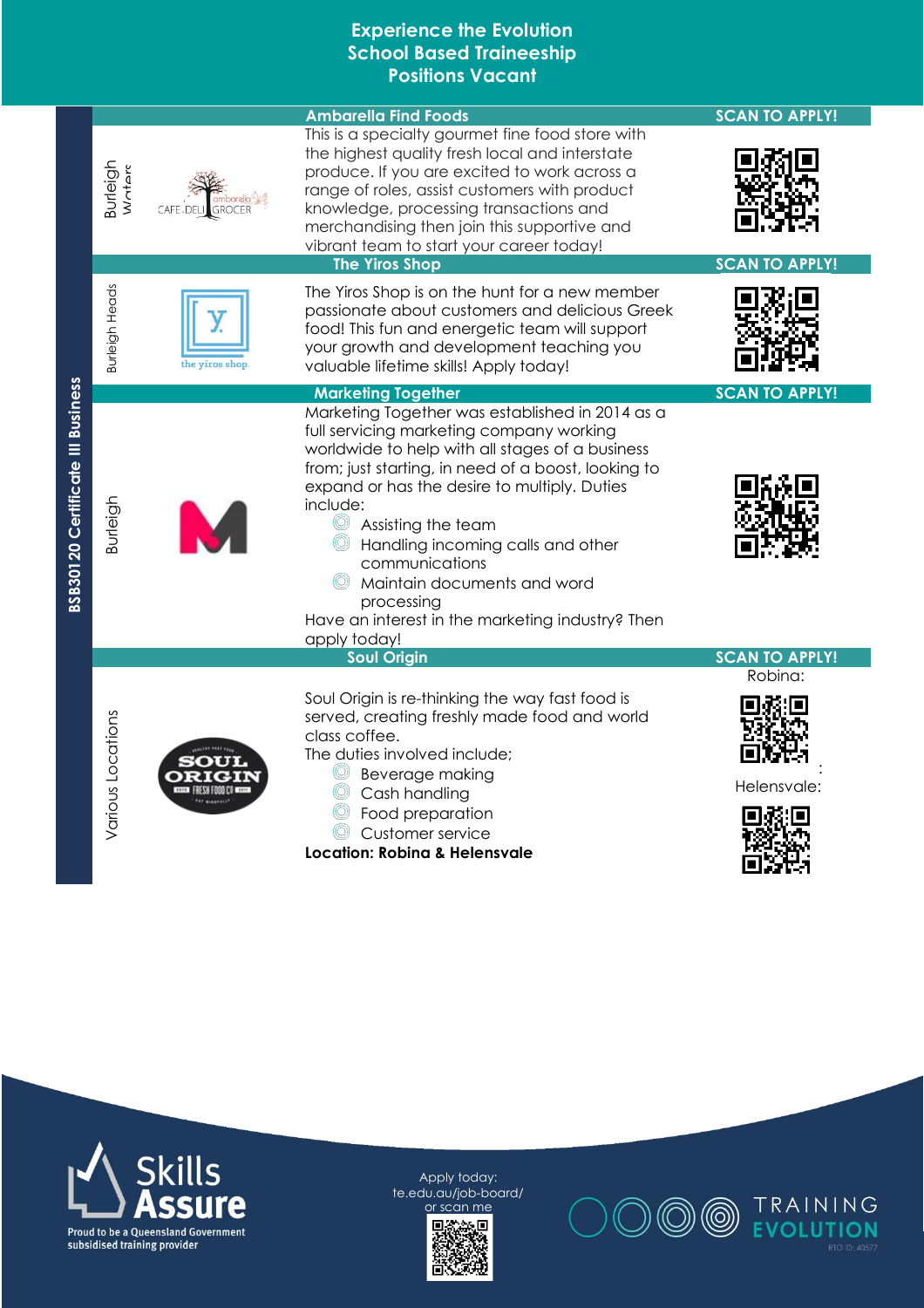|                   |         | <b>Gold Coast Knights</b>                                                                                                                                                                                                                                                                                                              | <b>SCAN TO APPLY!</b>  |
|-------------------|---------|----------------------------------------------------------------------------------------------------------------------------------------------------------------------------------------------------------------------------------------------------------------------------------------------------------------------------------------|------------------------|
| Carrara           |         | Are you ready to join the club that has<br>been around the coast for more than 30<br>years?! This club is famous for providing a<br>fun and enjoyable football experience<br>season after season. Hurry this position<br>won't last long!                                                                                              |                        |
|                   |         | <b>Bakers Delight</b><br>Rise to the top with Bakers Delight! They are                                                                                                                                                                                                                                                                 | <b>SCAN TO APPLY!</b>  |
| Robina            |         | seeking a trainee ready to learn from their<br>fun and supportive team! Key duties<br>include:<br>O<br>Providing a delightful service to<br>customers<br>Merchandising bakery products<br><b>Ensuring high cleanliness</b><br>Supporting fellow team members<br>Get a roll on and apply today!<br><b>The Magic Group Football Club</b> | <b>SCAN TO APPLY!</b>  |
| Carrara           |         | Get a kick start in your career with the<br>Magic Group Football Club! Join their<br>canteen team to assist in proving the food<br>that fuels their amazing players. Start your<br>career goal today!                                                                                                                                  |                        |
|                   |         | <b>Seeds of Life</b><br>Do you have an interest in food and                                                                                                                                                                                                                                                                            | <b>SCAN TO APPLY!</b>  |
| Mermaid Waters    |         | nutrition, baking or retail? Seeds of Life is<br>looking for a new customer service superstar<br>to join their team! If you have a can-do<br>attitude, love a fast-paced environment<br>and have a passion for food then join their<br>team today!                                                                                     |                        |
|                   |         | <b>Schnitz</b>                                                                                                                                                                                                                                                                                                                         | <b>SCAN TO APPLY!</b>  |
| Various Locations | sCHNIT: | Schnitz is passionate about their customers,<br>food and their team. The key ingredients<br>Schnitz is looking for is someone who is:<br>C Energetic team player<br>Positive and constructive<br>communicator<br>Eager to learn<br>Passionate about the hospitality<br>industry<br><b>Locations: Robina &amp; Broadbeach</b>           | Robina:<br>Broadbeach: |





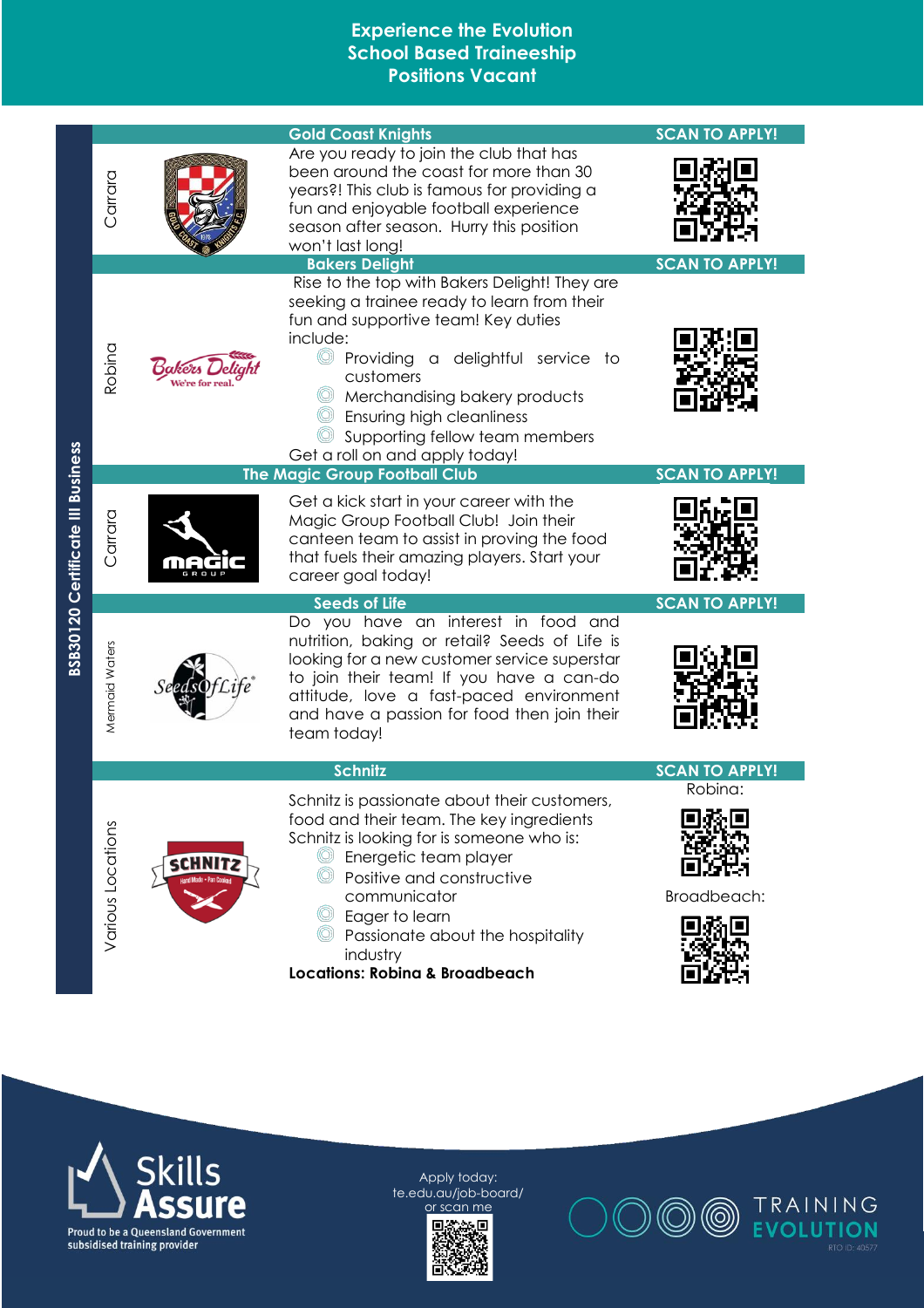|                                          |                  |                                                                                      | Subway                                                                                                                                                                                                                                                                                                                                                               | <b>SCAN TO APPLY!</b> |
|------------------------------------------|------------------|--------------------------------------------------------------------------------------|----------------------------------------------------------------------------------------------------------------------------------------------------------------------------------------------------------------------------------------------------------------------------------------------------------------------------------------------------------------------|-----------------------|
|                                          | Surfers Paradise | eat fresh.                                                                           | Get a fresh start to your career with Subway!<br>Learn how to become a sandwich artist and get<br>your foot in the door to start your career. Apply<br>today if you have:<br>Great communication skills<br>A positive attitude<br>Excellent customer service skills<br>Available: Monday, Tuesday or Wednesday                                                       |                       |
|                                          |                  |                                                                                      | <b>Crema Espresso</b><br>Espresso offers customers<br>premium<br>Crema                                                                                                                                                                                                                                                                                               | <b>SCAN TO APPLY!</b> |
|                                          | Surfers Paradise | crema espresso                                                                       | coffee, light meals and excellent customer<br>service. They are seeking a trainee to assist with:<br>Serving customers<br>Making beverages, hot and cold<br>Food preparation<br>Cash handling                                                                                                                                                                        |                       |
|                                          |                  |                                                                                      | <b>Nachos Muchacho Man</b>                                                                                                                                                                                                                                                                                                                                           | <b>SCAN TO APPLY!</b> |
| <b>BSB30120 Certificate III Business</b> | Chevron Island   |                                                                                      | Learn how to make the best nachos in town!<br>Duties include:<br>Assisting the team<br>Processing transactions<br>Providing outstanding customer service<br>Food handling<br>Cash handling<br>Maintaining a hygienic environment                                                                                                                                     |                       |
|                                          |                  |                                                                                      | <b>Nerang Fair Carvery and Café</b>                                                                                                                                                                                                                                                                                                                                  | <b>SCAN TO APPLY!</b> |
|                                          | Nerang           |                                                                                      | Join this fun local café serving great food and<br>delicious coffee. Duties include:<br>Working across a range of roles<br>Processing transactions<br>Outstanding customer service<br>Work in a fast-paced environment<br>Handling food and drink                                                                                                                    |                       |
|                                          | Broadbeac        | <b>DUMPLING GALLERY</b>                                                              | <b>Dumpling Gallery</b><br>Join the team making fresh dumplings made<br>from authentic and pristine produce. They are<br>seeking a trainee ready to learn the ropes of how<br>to make the best dumplings and provide<br>exception customer service! What are you<br>waiting for? Apply today!                                                                        | <b>SCAN TO APPLY!</b> |
|                                          | Broadbeach       | Breeze Brew<br>Espresso & Eats<br><b>HOUSE COFFEE</b>                                | <b>Breeze Brew</b><br>Breeze on through the start of your career with<br>Breeze Brew. If you have an interest in the<br>hospitality industry and a passion for customers<br>then apply today! Duties include:<br>EFTPOS & Cash handling<br>Preparing, mixing and serving a range of<br>drinks<br>Working in a fun team environment<br>Greeting and serving customers | <b>SCAN TO APPLY!</b> |
|                                          |                  | <b>Skills</b><br>Proud to be a Queensland Government<br>subsidised training provider | Apply today:<br>te.edu.au/job-board/<br>or scan me                                                                                                                                                                                                                                                                                                                   | TRAINING              |

Apply today: trainingevolution.<br>Edu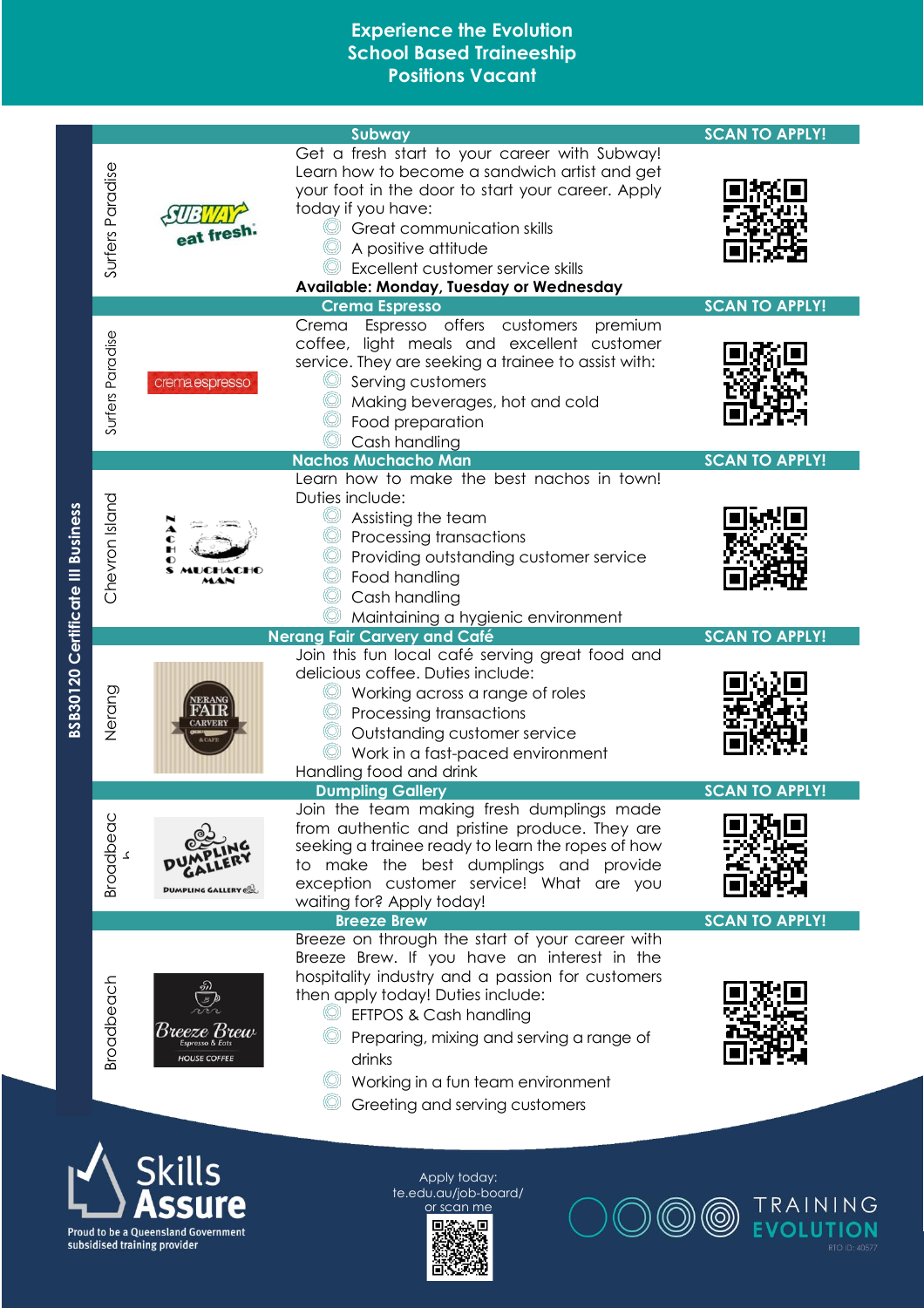|                                          |                  |                        | <b>Taste Galley</b>                                                                                                                                                                                                                                                                                                                                                                                | <b>SCAN TO APPLY!</b> |
|------------------------------------------|------------------|------------------------|----------------------------------------------------------------------------------------------------------------------------------------------------------------------------------------------------------------------------------------------------------------------------------------------------------------------------------------------------------------------------------------------------|-----------------------|
|                                          | Broadbeac        |                        | Get a taste for the hospitality industry with Taste<br>Gallery. They are seeking a superstar trainee who<br>has a flare with customers & a passion for Asian<br>cuisine. Hurry this position won't last long!                                                                                                                                                                                      |                       |
|                                          |                  |                        | <b>Main Beach Fish Grotto</b>                                                                                                                                                                                                                                                                                                                                                                      | <b>SCAN TO APPLY!</b> |
|                                          | Main Beach       | IN BE                  | Are you a customer service guru? Do you love<br>seafood with all your heart's desire? Join this fun<br>and supportive team to start your swimmingly<br>career today! Learn the ropes of front and back<br>of house plus gain your RSA. Reel in the<br>opportunities with this position and catch the start<br>to your career.                                                                      |                       |
|                                          |                  |                        | <b>Seaway Kiosk</b>                                                                                                                                                                                                                                                                                                                                                                                | <b>SCAN TO APPLY!</b> |
| <b>BSB30120 Certificate III Business</b> | Main Beach       | <b>SEAWAY</b><br>KIQSK | Join the team at Seaway Kiosk at The Spit on<br>Main Beach. Serve up their famous crab<br>sandwiches, fish and chips, ice cream and<br>more! They are seeking a trainee who has:<br>An interest in hospitality<br>A can-do attitude<br>A bubbly personality<br>before<br>position<br>Hurry<br>this<br>swims<br>away!<br>Please note trainees will be required to work<br>additional weekend shifts |                       |
|                                          |                  |                        | <b>Vintage Grind</b>                                                                                                                                                                                                                                                                                                                                                                               | <b>SCAN TO APPLY!</b> |
|                                          | Southport        | vintagegrind           | Learn what it takes to be a customer service<br>superstar in a busy and friendly café. The team<br>will support you and teach you vital skills<br>throughout your traineeship. Be involved across<br>all areas of the café to really immerse yourself in<br>the role. Join the fun and friendly team today!                                                                                        |                       |
|                                          |                  |                        | <b>Coffee Major</b>                                                                                                                                                                                                                                                                                                                                                                                | <b>SCAN TO APPLY!</b> |
|                                          | to<br>O<br>South |                        | Join the team providing 100% fresh local Arabica<br>coffee. If you are a customer service superstar,<br>have a passion for the hospitality industry & are<br>ready for a major start in your career then this is the<br>place for you! Hurry, this won't last long!<br>Available: Monday, Tuesday or Wednesday                                                                                     |                       |
|                                          |                  |                        | <b>M Carvery</b>                                                                                                                                                                                                                                                                                                                                                                                   | <b>SCAN TO APPLY!</b> |
|                                          | Southport        | Carvery                | Join the team serving up delicious slow cooked<br>beef, pork and turkey along with crisply roasts<br>and vegetables to satisfy your carvery cravings.<br>Duties include:<br>Q<br>Greeting customers & taking orders<br>Preparing meals including cutting and<br>peeling<br>Operating till and taking EFTPOS and cash<br>Working in a fun team environment                                          |                       |



Apply today: te.edu.au/job -board/ or scan me



TRAINING<br>EVOLUTION (O)  $\circledcirc$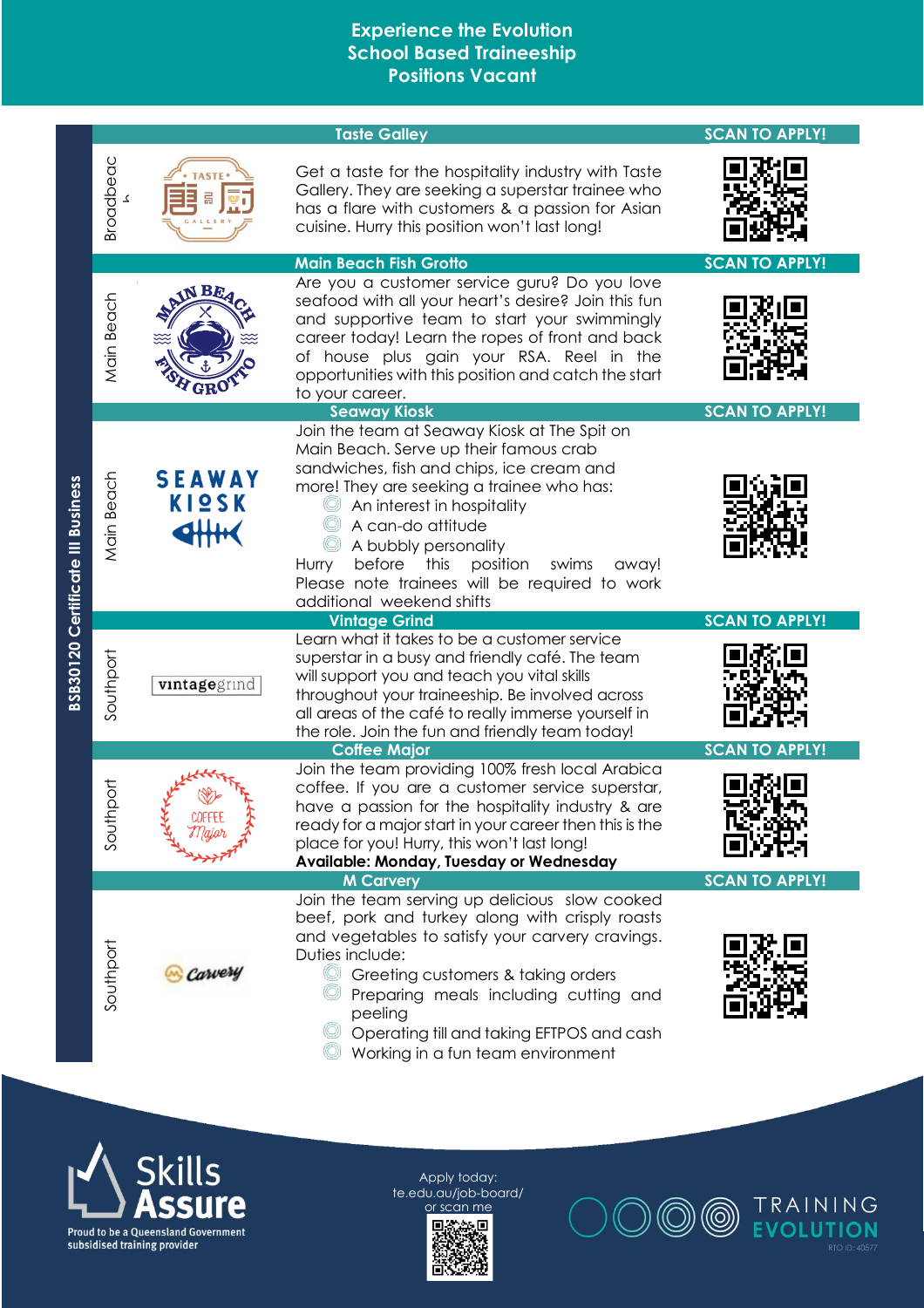

**Proud to be a Queensland Government** subsidised training provider

or scan me



**EVOLUTION**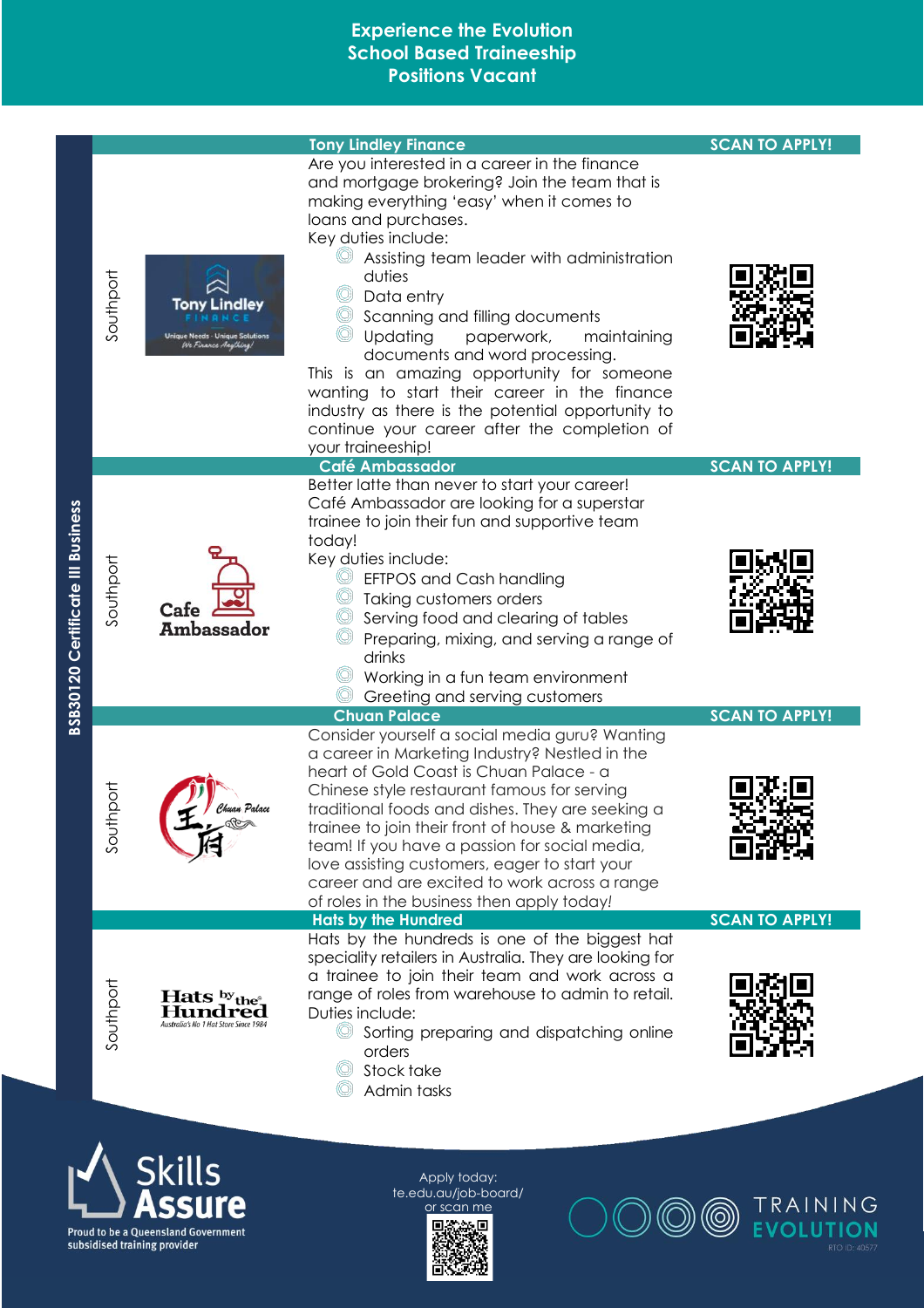



Apply today: te.edu.au/job -board/ or scan me



TRAINING **EVOLUTION**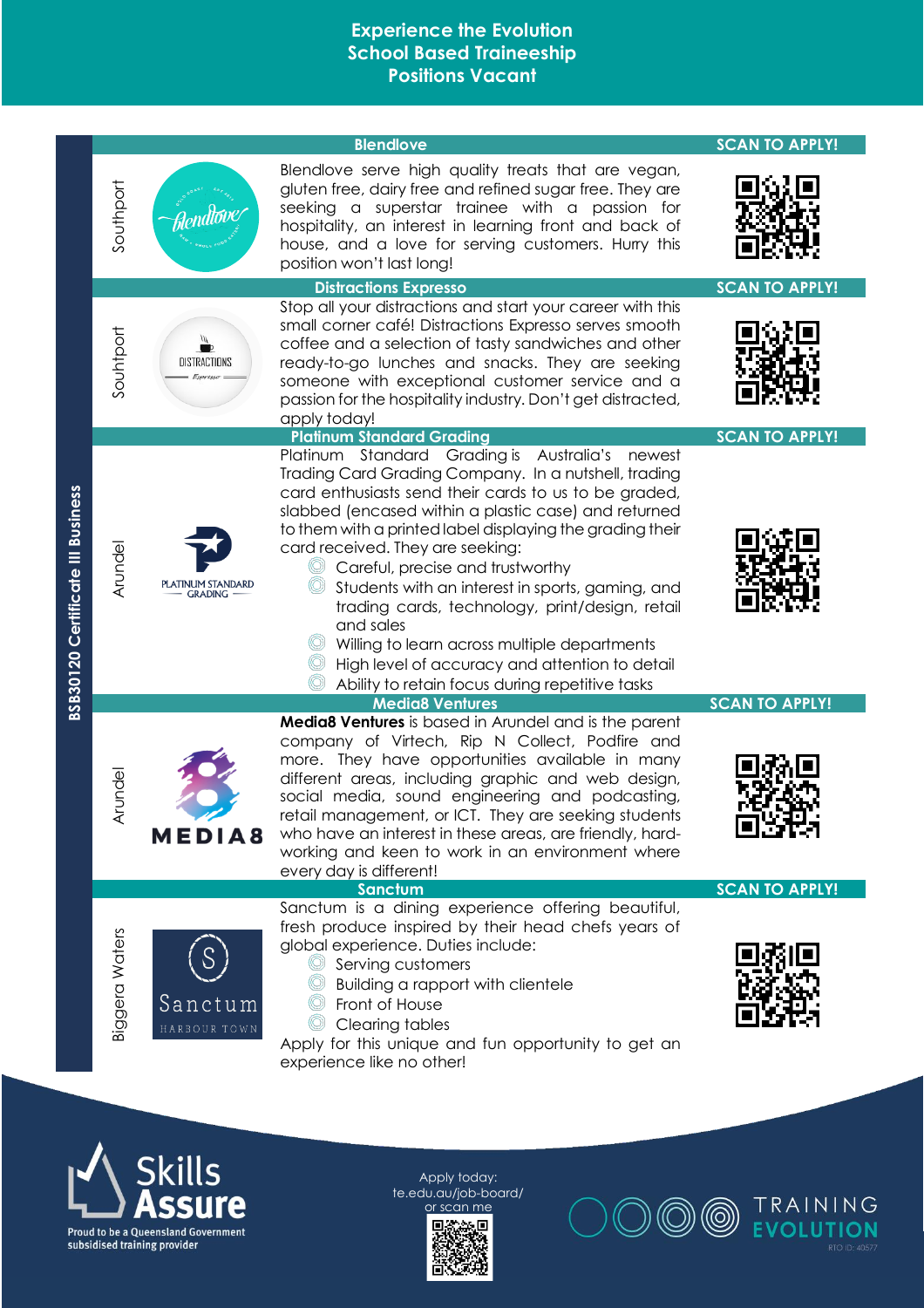| <b>BSB30120 Certificate III Business</b> | Helensvale       | <b>HUNGRY</b><br><b>JACK'S</b> | <b>Blendlove</b><br>Are you hungry to start your career? Hungry Jacks is<br>looking for their next superstar trainee to join their<br>team & find out how the burgers are better! Duties<br>include:<br>$^{\circ}$<br>EFTPOS & Cash handling<br>Provide high levels of customer service<br>O<br>Adhere to safety & hygiene standards<br>Clean equipment, fittings & restaurant areas<br>Work as a team unit to maintain customer flow | <b>SCAN TO APPLY!</b>                          |
|------------------------------------------|------------------|--------------------------------|---------------------------------------------------------------------------------------------------------------------------------------------------------------------------------------------------------------------------------------------------------------------------------------------------------------------------------------------------------------------------------------------------------------------------------------|------------------------------------------------|
|                                          | Helensvale       | KITCHEN AT KEY                 | <b>Kitchen at Keys</b><br>Have a passion for food? This fun and<br>$^{\circledR}$<br>supportive team is looking for their next<br>superstar trainee to join their team to provide<br>delicious<br>food<br>inspired<br>by culture<br>&<br>wholesome flavours. Hurry this position won't<br>last long!                                                                                                                                  | <b>SCAN TO APPLY!</b>                          |
|                                          | Pines<br>Pacific | Newsagency                     | <b>Pacific Pines Newsagency</b><br>With a great range of gifts and supplies, this busy little<br>Newsagency is a great place to learn excellent<br>customer service skills. Duties include:<br>Greeting customers<br>Cash handling<br>Selling lotto tickets and products<br><b>Basic stock merchandising</b>                                                                                                                          | <b>SCAN TO APPLY!</b>                          |
|                                          | Pacific Pines    |                                | <b>Brumby's Bakery</b><br>Brumby's Bakery is looking for a fun and vibrant team<br>member. They will teach you everything you KNEAD<br>to know to start your career. RISE up to the challenge<br>today!<br>They are seeking a trainee with:<br>Outgoing personality<br>Strong initiative<br>Good communication skills<br><b>Presto's Training Café</b>                                                                                | <b>SCAN TO APPLY!</b><br><b>SCAN TO APPLY!</b> |
|                                          | Coomera          |                                | Ex titans player Preston Campbell has opened his<br>training café within dreamworld. Hospitality all-stars<br>will work alongside great mentors in the café. Apply<br>for this amazing opportunity today!<br>Identified as a preferred Indigenous opportunity.                                                                                                                                                                        |                                                |





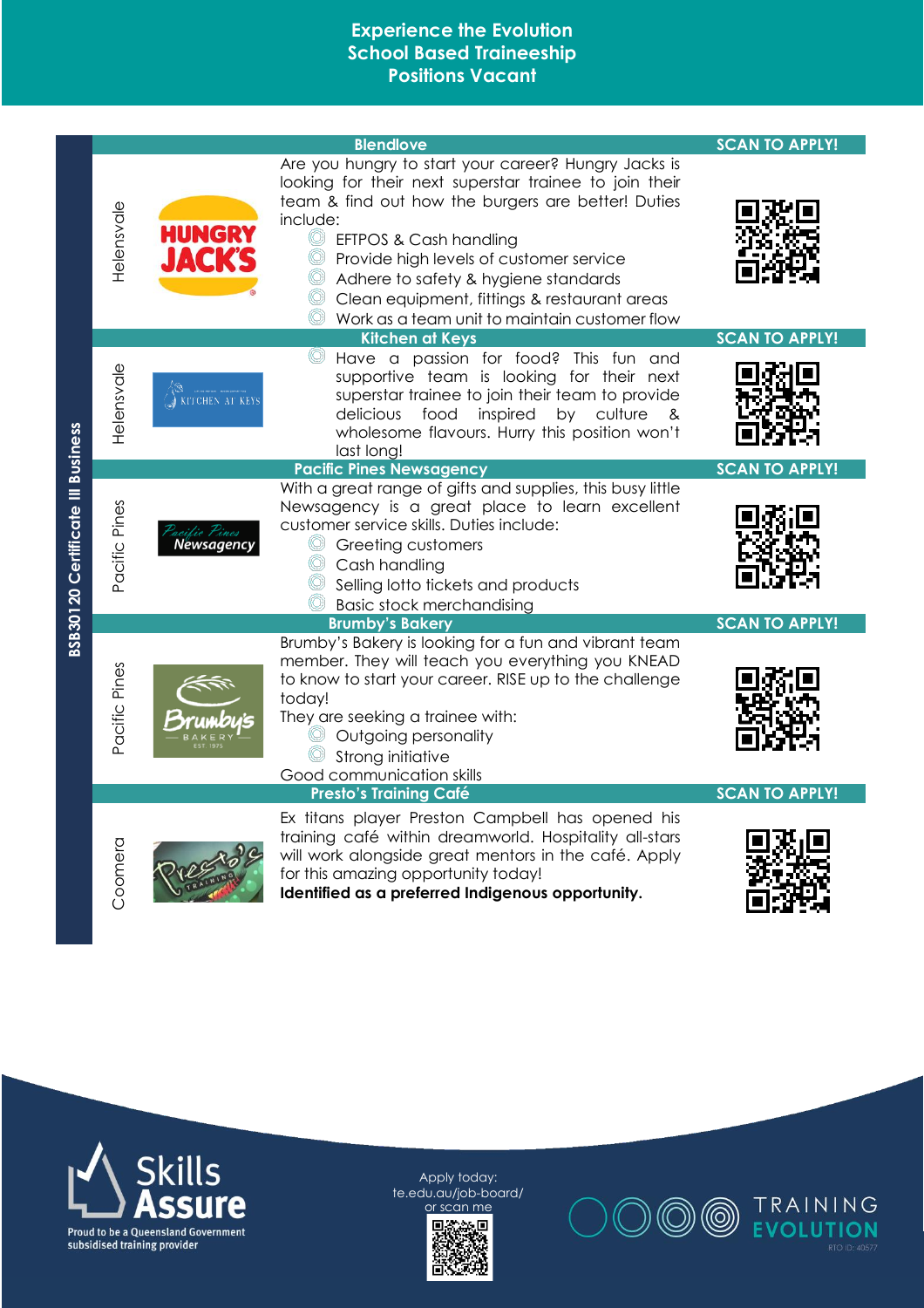|                                          |                    | <b>Gold Coast Wake Park</b>                                                                                                                                                                                                                                                                                                                                                                                                                                                                           | <b>SCAN TO APPLY!</b> |
|------------------------------------------|--------------------|-------------------------------------------------------------------------------------------------------------------------------------------------------------------------------------------------------------------------------------------------------------------------------------------------------------------------------------------------------------------------------------------------------------------------------------------------------------------------------------------------------|-----------------------|
|                                          | Oxenford           | If the sun, boating and everything summer is<br>you then look no further than a traineeship with<br>Gold Coast Wake Park! They offer a world class<br>wake boarding experience for guest to learn<br>how to guide across the water. They are<br>looking for a vibrant hardworking person who<br>are enthusiastic for everything surfing and<br>wake boarding! Join this fantastic team today!<br><b>Available: Monday or Fridays</b>                                                                  |                       |
|                                          |                    | <b>Cedar Creek Lodges</b>                                                                                                                                                                                                                                                                                                                                                                                                                                                                             | <b>SCAN TO APPLY!</b> |
|                                          | Tamborine Mountain | Located in amongst 114 hectares of subtropical<br>rainforest, Cedar Creek Lodges offers a variety<br>of venues for a range of events and functions,<br>from family-friendly activities to conferences to<br>weddings. This unique opportunity will have a<br>trainee working across a range of roles over a<br>variety of departments including:<br>Food and beverage<br>Housekeeping<br>Reception<br>Hurry this won't last long!                                                                     |                       |
|                                          |                    | <b>TreeTop Challenge</b>                                                                                                                                                                                                                                                                                                                                                                                                                                                                              | <b>SCAN TO APPLY!</b> |
| <b>BSB30120 Certificate III Business</b> | Tamborine          | Are you up for a challenge?<br>TreeTop is offering an exciting opportunity to join<br>their team at their award-wining family run<br>business. They provide unforgettable adventures<br>of ziplines and ropes for all daredevils.<br>Key duties performed are:<br>Supporting the team<br>Welcoming customers<br>© Delivering safety instructions<br>Assisting with the harness for customers<br>Providing exceptional customer service.<br>Take on the challenge today!                               |                       |
|                                          |                    | <b>Business Admin Role</b>                                                                                                                                                                                                                                                                                                                                                                                                                                                                            | <b>SCAN TO APPLY!</b> |
|                                          | Ormeau             | This fabulous employer has moved to a brand<br>new office. They are a busy office with a<br>supportive team giving a self-start and business<br>driven trainee the opportunity to succeed in the<br>business world. Duties include:<br>Handling incoming calls and other<br>(Q)<br>communications<br>Maintaining<br>documents<br>and<br>word<br>processing<br>Support from your team<br><sup>©</sup> Greeting delivery drivers<br>Assisting the accounts team<br>Data entry<br>Support from your team |                       |





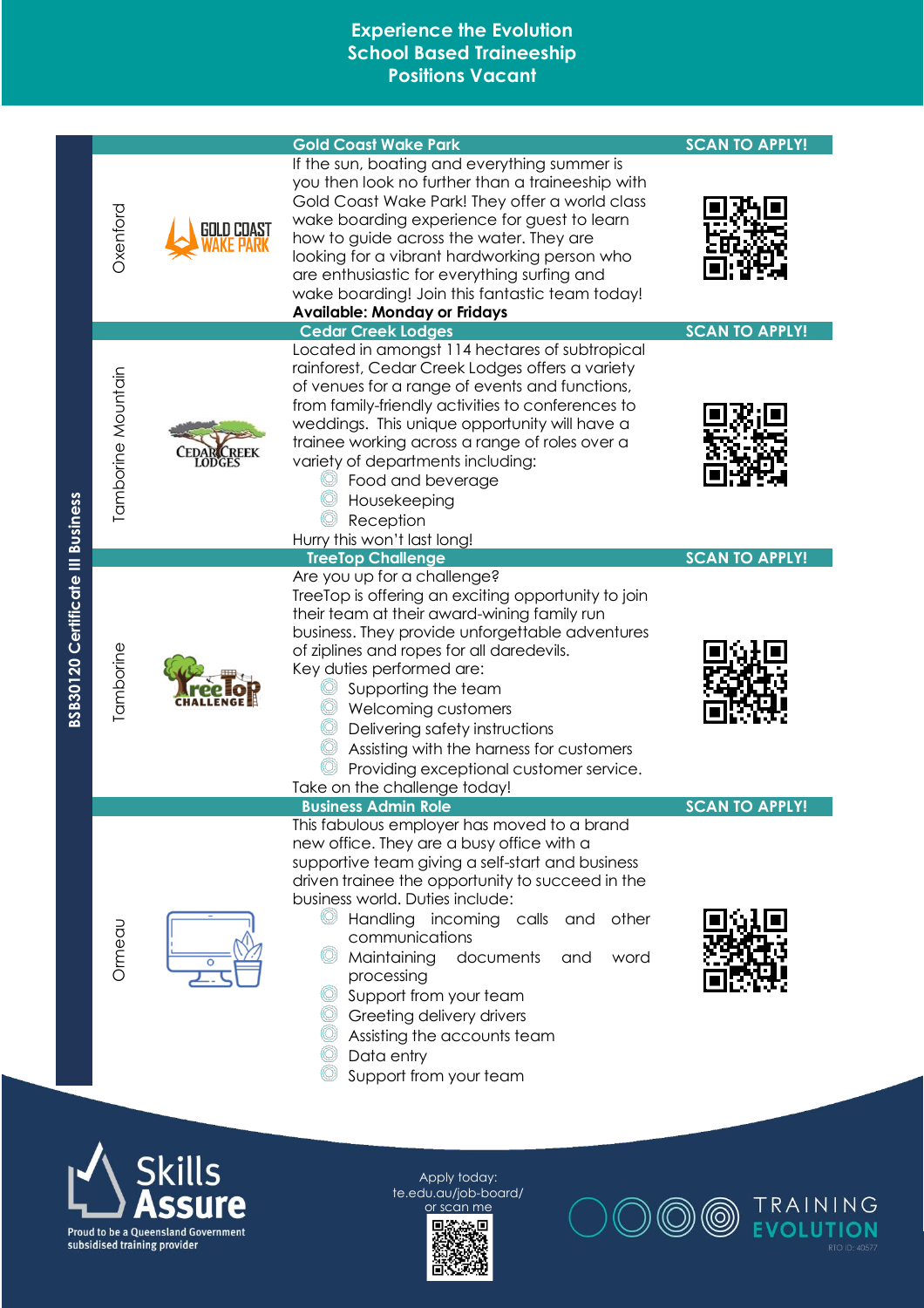





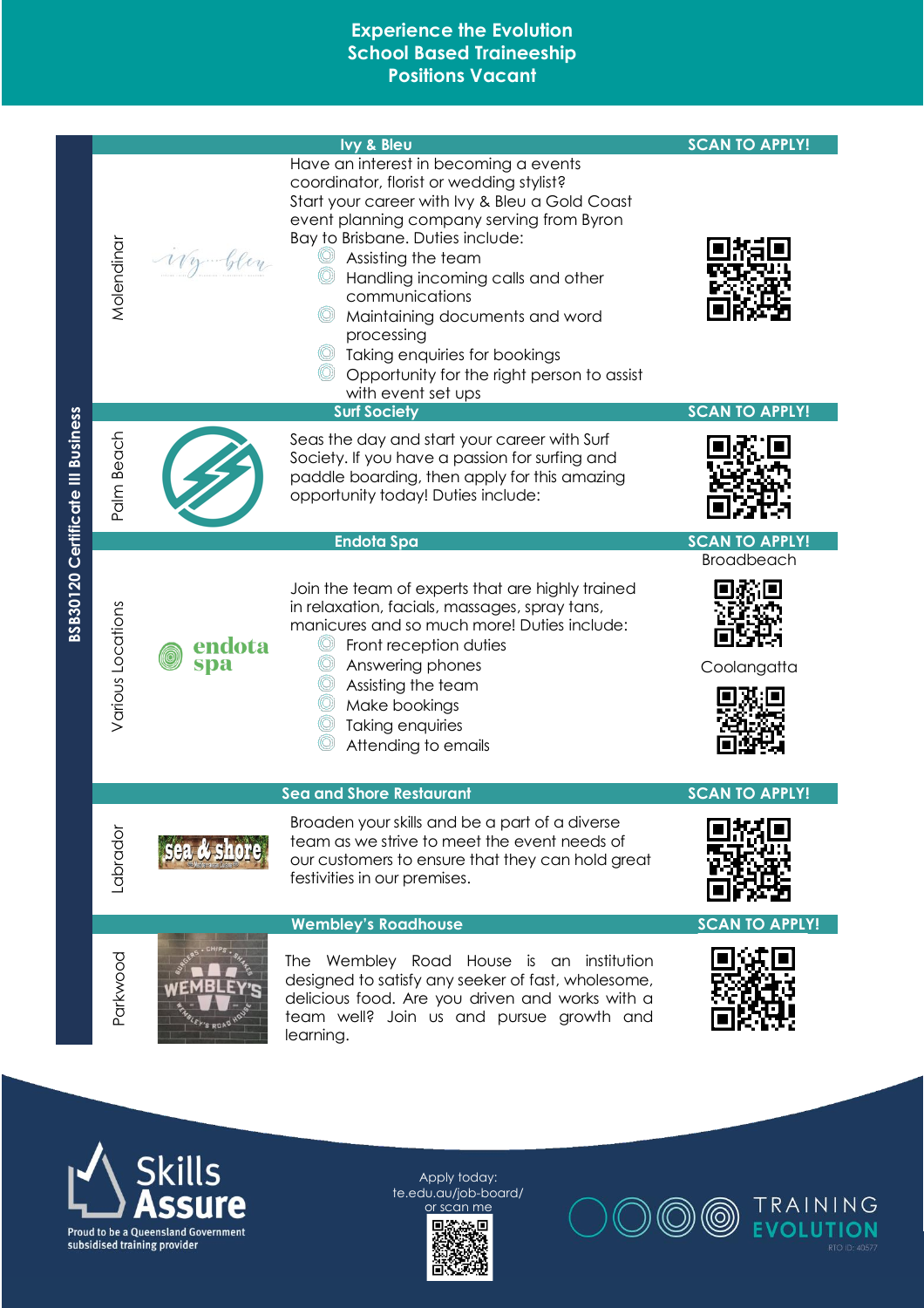#### **The Club at Parkwood Village Club SCAN TO APPLY!**

Become a part of the future of The Club at Parkwood Village. We have been an industry leader in events, food and beverage and golf entertainment for the past 11 years. This is not your usual school-based traineeship, this role will see you involved in the growth and fast pace of The Club. Apply Now!

Duties include:

- Creating social media posts
- Updating website
- Develop creative content
- Develop email marketing campaigns





Apply today: te.edu.au/job-board/ or scan me





Parkwood

THE CLUB ARKWOOD VILLAGE